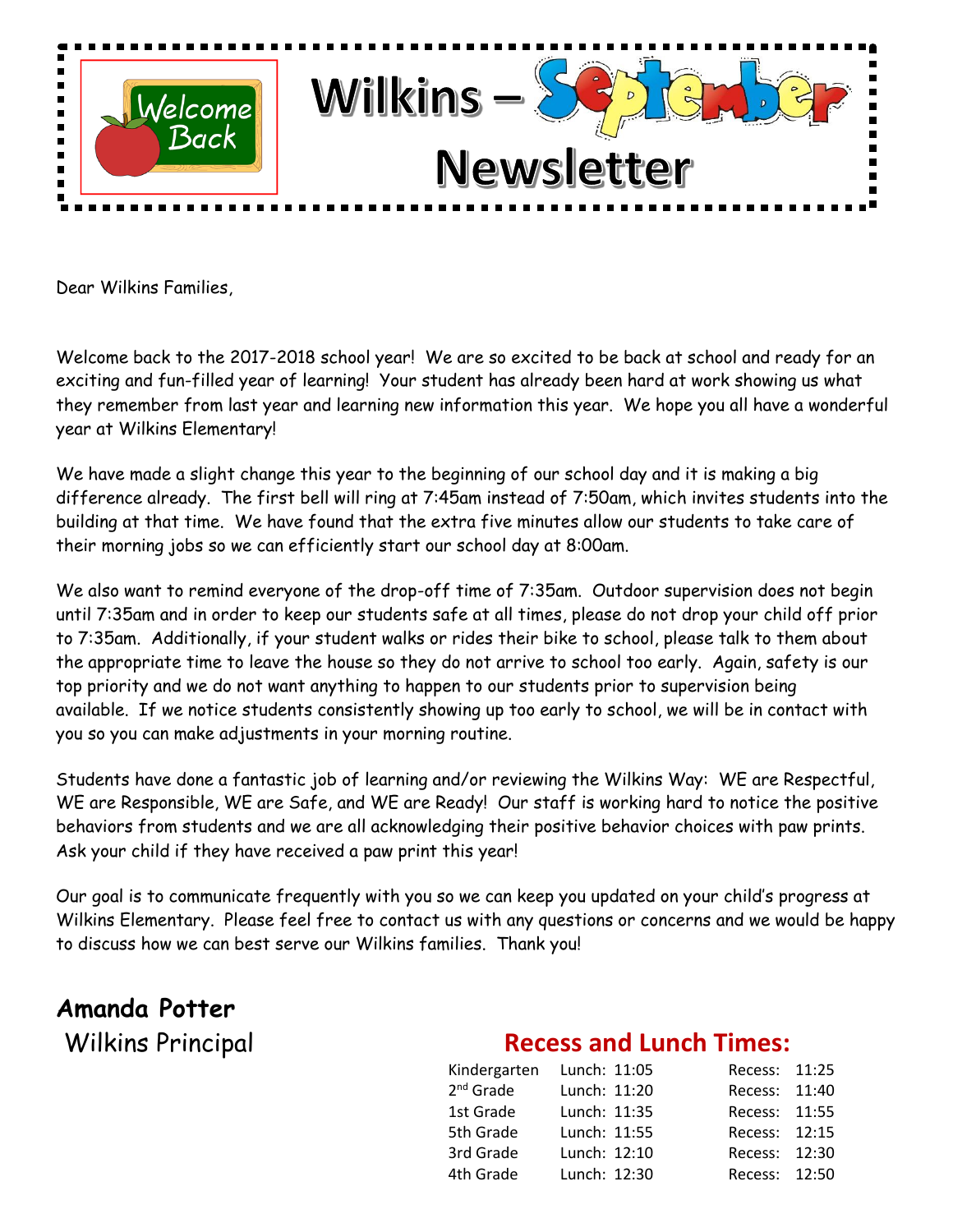### FROM THE HEALTH OFFICE

 $\ddot{v}$   $\ddot{v}$   $\ddot{v}$ 

#### **Medication At School**

To insure compliance with the Board Policy for administering medication at school, the following procedure must be followed:

62

- **ALL MEDICATION MUST BE DELIVERED TO AND FROM SCHOOL BY PARENT/LEGAL GUARDIAN IN THE ORIGINAL AND PROPERLY LABELED CONTAINER.** The container must include the following information: student name, medication, dosage, time, route and physician. Written authorization and instructions must be provided by parent/legal guardian for all medication. The school nurse shall have the right to contact the prescribing physician to confirm or clarify medication instructions. The time of medication administration may need to be altered slightly to fit your student's schedule.
- **A physician/dentist signature is required before any non-prescription over-the-counter medication will be given.** This includes Tylenol, Advil, cough medicines, etc.

 **Physician signature/permission may be faxed to the school Wilkin's fax number: 319-373-9195, Attn: Health Office**

 $\div$  If any medication remains after the last day of school, it will be discarded within 24 hours.

Please call the Health Office at 319-447-3385 with any questions

**\*\*If you have any elastic waist pants, sizes 4-12 that you would like to donate, please drop off in health office. Thank you.**

# $\alpha^{(i)}\in \mathbb{R}^{N}$



#### Greetings from the Reading Team:

Welcome back to what is sure to be a fantastic school year for your child at Wilkins! The reading team (Katie Brown, Michelle Dalton, Sarah Gostonczik, and Debi Wells) has recently completed our beginning of the year reading assessments. If your child qualifies for an extra boost with their reading skills, you will be receiving a letter from one of

us. Reading groups will start this week and are in addition to your child's classroom reading instruction. We meet daily for 25 minutes. We are so excited to work with your children and meet you at conferences! Please don't hesitate to contact any of us if you have any questions!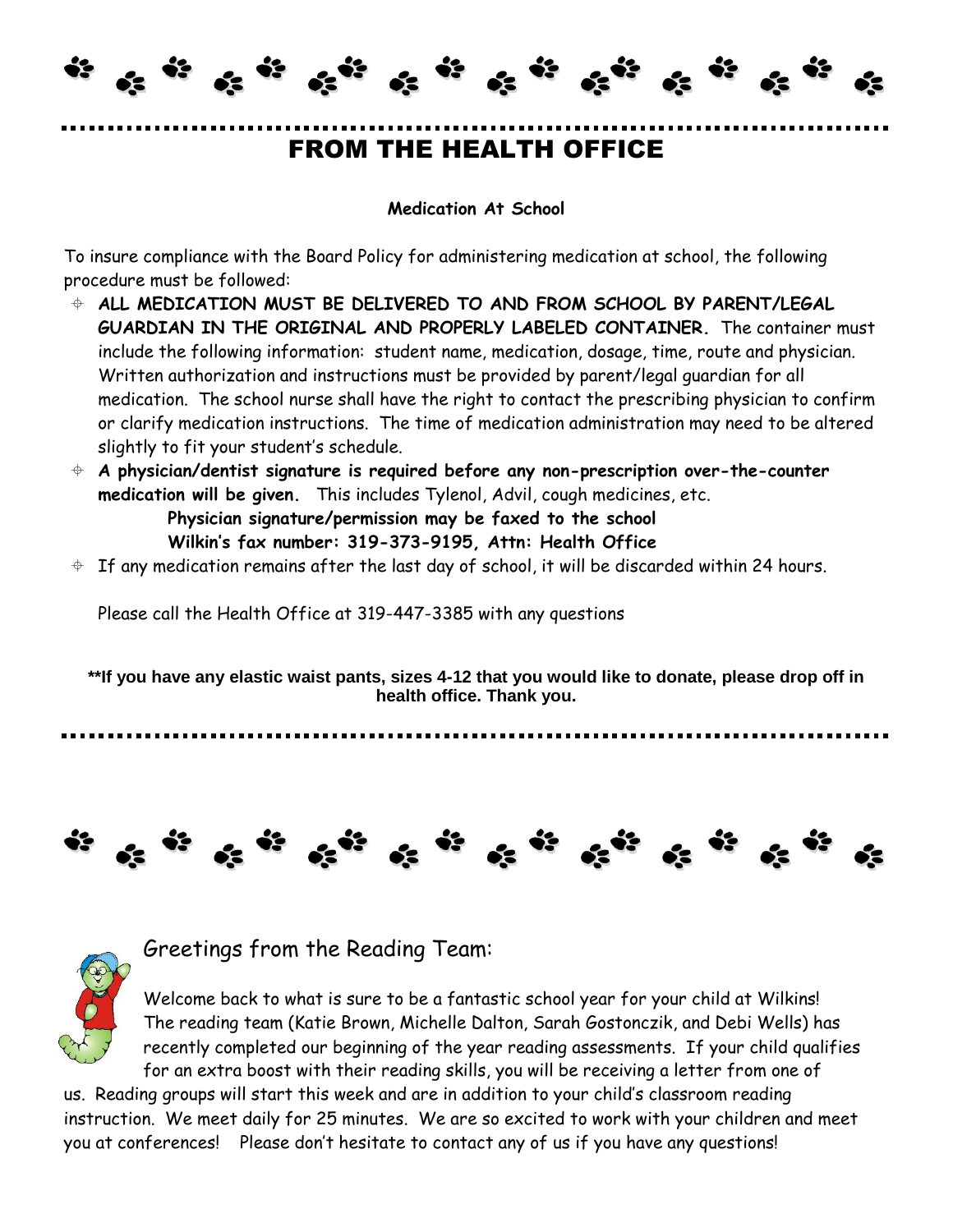Parents often wonder how to choose books for their child to read at home. Using the following guideline to select a "Just Right Book" is a great place to start.



**A Note from the Conductor… Mrs. Vieth**

The 5th Grade Orchestra has officially started for this school year! Orchestra members will be practicing together on Monday mornings at Linn Grove from 7:15 - 7:45 am and Friday mornings at Wilkins from 7:15 - 7:45 am. We will be reviewing skills that students learned over the summer and will also be practicing new songs in preparation for our first performance this fall, which will take place on October 24th at 6:00 pm in the High School Auditorium. In addition to orchestra class, students will receive a weekly lesson where bowing technique and other challenging pieces are learned. I am excited to be teaching the 2017 - 2018 *Wilkins Orchestra* and invite everyone to attend our upcoming events!

Wishing you and your family a fantastic school year! Go Lions!



 $\sim$  Mrs. Vieth  $\sim$ 

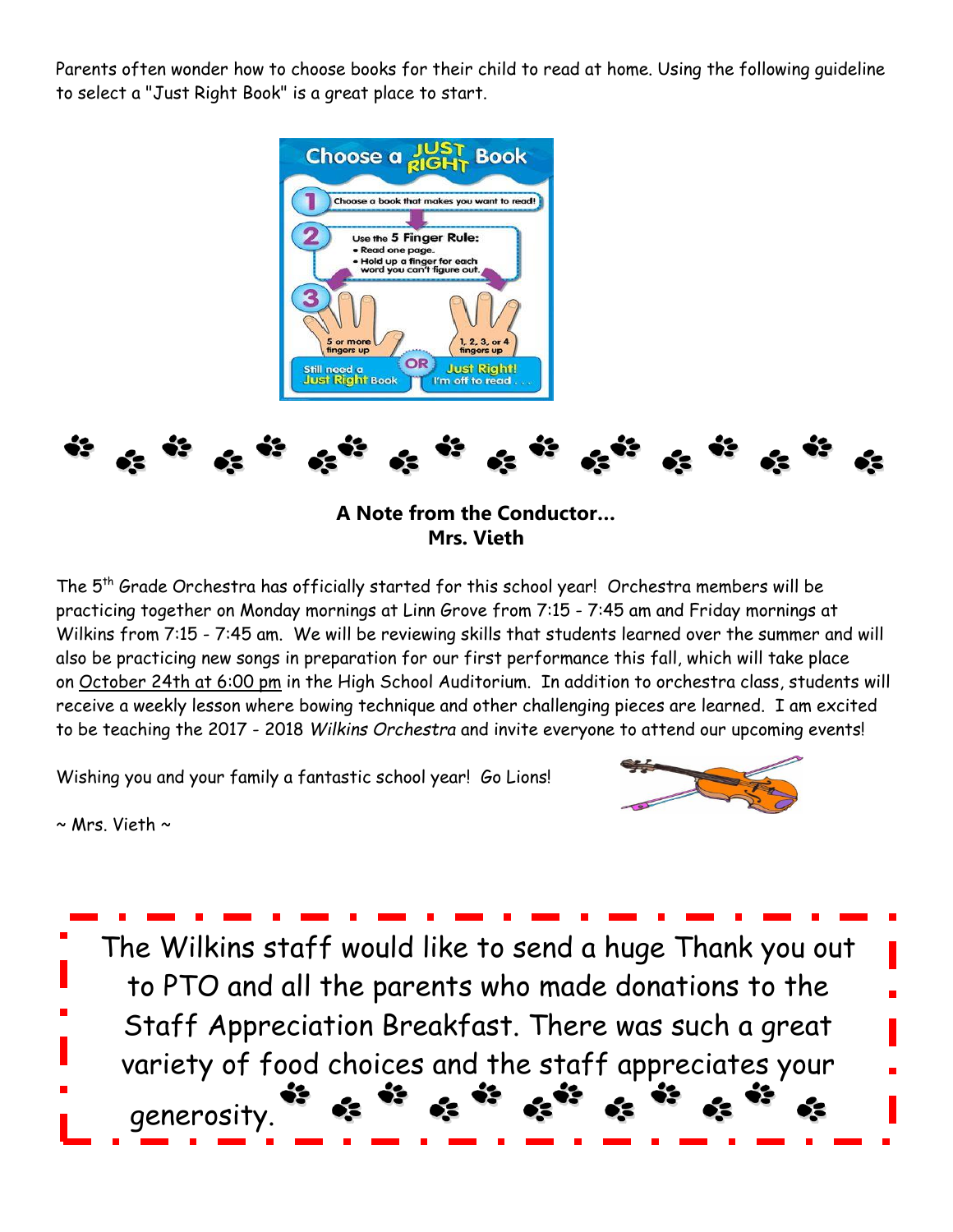Grade Level News



#### **Kindergarten:**

We cannot believe that it is already September. We have been busy learning the Wilkins Way rules and expectations and are doing a great job earning those paw prints. Reading- We have started our Jolly Phonics program and are on track to learning those 43 different sounds. They are picking them up quickly and are on the track to becoming great readers by the end of the year. We are also in full force with using the Haggarty program for phonological awareness. They are working on isolating the first and last sounds in a word, blending and segmenting words, changing part of a word to make a new word, rhyming, and adding and deleting sounds on a word. We will begin our Journeys curriculum this coming week beginning with a unit on families. Math- We have started learning about comparing lengths of strips of paper, learning the names of our pattern blocks and the attributes that go along with each one and how to sort those blocks. Something new that they are learning is math rotations and how to move from one station to the next. We are focusing on number sense in these stations, such as five dots needs to be placed with the number 5.

#### **First Grade:**

Our first graders have been very busy learning our school and classroom rules and routines. We have begun our first unit of Journeys reading, and we enjoy learning about friendship and the weather. We got our first two spelling lists and also began our high frequency words for first grade. In math, we have done a calendar review and are currently studying comparing numbers and learning some new games like "Penny-Dice Game", "Bunny Hop", and "Top It". We got to draw shapes using our Everyday Mathematics templates. We have also learned about likely outcomes, and we got our first math homework! We have finished our first unit of social studies and we learned about rules and laws. It helped us to understand the importance of following the rules and being good citizens. We also did many reviews of the Wilkins Way schoolwide expectations during our first few days of school. Our second unit of social studies is a geography unit, and we are excited to learn about different land formations as well as maps and globes. The students are doing a wonderful job of adjusting to all of the new and exciting changes that first grade brings, and we all look forward to a wonderful year of growth and learning!

#### **Second Grade:**

Welcome to 2<sup>nd</sup> grade! We are starting the year strong with review of rules and expectations. The students have done a nice job transitioning into a new routine and a new schedule this year. We are starting our curriculum, so expect spelling and vocabulary practice and tests each Friday. Students will also bring home their first math homework toward the end of the first math unit. We will begin our social studies lessons, which discuss government and the differences between laws and rules. Science will start in a few weeks; our first unit is air and weather related. This ties in perfectly with the changing of the seasons. Please continue to have students read each night, at least 20 minutes. It is important for them to feel the connection between home and school. Thank you so much for all of the support at home!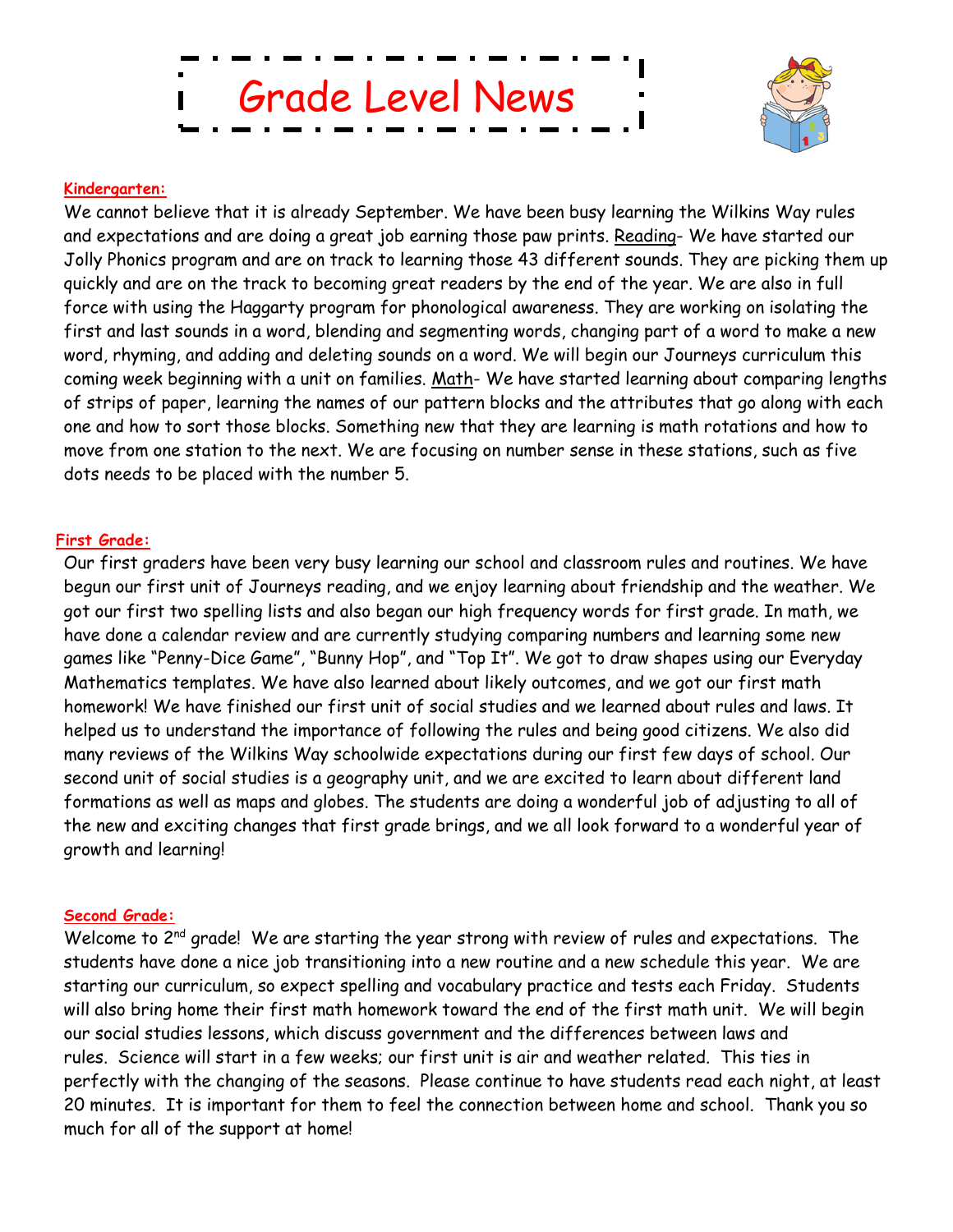#### **Third Grade:**

Third graders are off to a great start to an exciting year of learning. In September, we will continue to learn lower-case cursive letters. Remind your child to only practice the letters that have been taught in class! In math, we have been busy learning about number sequences, number grids, place value, and telling time. In Science, Water and Climate is our ten-week unit of study. We will be conducting many investigations to explore water. Beginning this month, students will need to record the number of minutes they read each night. Our goal is for each child to read a minimum of 350 minutes by the end of the month. Part of being a third grader is taking more responsibility. That includes keeping track of their take home folder and its contents. The parent log is a communication tool between teachers and parents. Please empty the pockets nightly, return any needed homework or forms, and check the parent log. Thank you for your support in helping your child become more responsible. We are looking forward to a very successful year of high levels of learning!

#### **Fourth Grade:**

Welcome back to school! We are so excited to have your child in fourth grade! In math, we took the Beginning of the Year math assessment and finished unit one which included reviewing and learning new concepts in Geometry. Remember to practice your basic addition and subtraction facts at home. Expect to see math homework Tuesday through Thursday. In our reading curriculum, Journeys, there is a focus skill and strategy each week that we will practice with our anchor text. Students will also meet in a small guided reading group every day. In Social Studies, students will have begun the Iowa Unit, learning many great facts about our great state! Students are looking forward to our first field trip to Iowa City to see the Old Capitol and visit the Natural Museum of History. In Science, students will do many experiments and participate in hands on activities. Our first unit is Soils, Rocks, and Landforms. Please make sure to check your child's agenda on Seesaw every night to see daily assignments and upcoming tests and events in fourth grade. Thank you very much for attending Open House! We will be taking the NWEA tests within the next two weeks and your child's score in reading and math will be shared with you at conferences.

#### **Fifth Grade:**

Fifth grade is off to a great start! Students are doing well following the Wilkins Way by being safe, respectful, responsible, and ready. In math, we finished the first unit, which included arrays, square numbers, prime factorization, etc. In unit 2, we are working on addition and subtraction of whole numbers and decimals, multiplication of whole numbers and decimals, and chance and probability. In reading, fifth graders are receiving instruction in whole group and small groups to improve their fluency, accuracy, and comprehension. Skills and strategies taught this month include: sequencing, theme, cause and effect, and characterization. In writing, students are completing narrative stories. The focus of instruction in social studies this trimester is Native Americans. Students learn about ancient civilizations and Native American groups that lived in North America. In science this trimester, students are completing the kit, Earth and Sun. So far, students have learned about shadows and what causes day and night.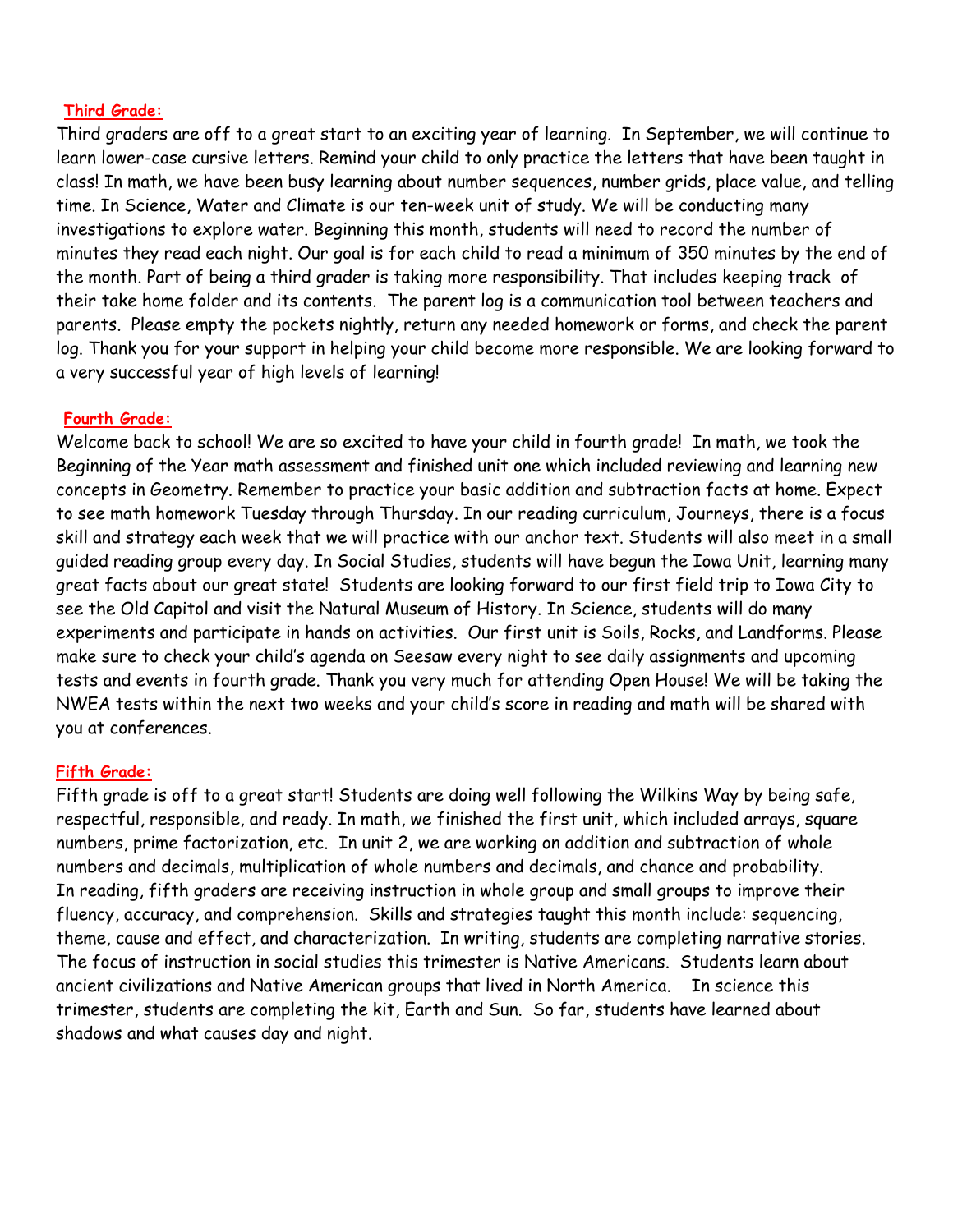### News from the Art Room

We have had a great start in Art so far this school year. I am excited to welcome back all of our former students, and see some new faces as well. Many grade levels have begun working on their Art To Remember project for the year. You should be receiving information regarding their personal artwork in early November.

**HELP NEEDED**: I am looking for volunteers to help photograph artwork for our Artsonia website. Please email me if you are interested in helping or need more information.

Thank you!

Sara Hovden, Wilkins Art Teacher - [shovden@linnmar.k12.ia.us](mailto:shovden@linnmar.k12.ia.us)



## Notes from the Music Room

Your children have all had a couple of Music Classes by the time you read this newsletter and we are off to a great start this year!

Please mark your calendar so you can set aside the date your child will have their classroom Music Concert. This is one of the highlights of the year for the students and you won't want to miss it. All concerts will be held in the Wilkins Gym at 6:30 PM:

3 rd Grade – October 19 4 th Grade – November 9 1 st Grade – November 30 4 th & 5th Chorus – December 14 4 th & 5th Grade Chorus – Friday, December 15 at High School for Basketball game. We will meet at the HS cafeteria next to the gym at 5:30 and sing at 5:55. 5<sup>th</sup> Grade - February 22 2 nd Grade – March 22 4<sup>th</sup> & 5<sup>th</sup> Grade Chorus April 13 morning field trip. Return to school by 11:30. Chorus & Wilkins Orchestra – April 17 Kindergarten – April 19

Chorus is a co-curricular activity open to 4th & 5th grade and will begin on **Thursday, September 7**. Chorus will meet in the Music Room two times per week. **Everyone** will meet together on **Thursday's** after school from **2:45 – 3:30**. In addition to this, the **5 th Grade** will have Chorus on **Tuesday's** before school from **7:30 – 7:50** and **4 th Grade** will meet **Wednesday** mornings from **7:30 – 7:50**. Chorus will begin with everyone on **Thursday, September 7 from 2:45 – 3:30**. Parents need to fill out a consent form to allow students to participate in Chorus. Registration is online at: [www.tinyurl.com/wilkinschorus](http://www.tinyurl.com/wilkinschorus)

Hard copies are available upon request. If you need more information, please contact Mrs. Peterson at Kpeterson@linnmar.k12.ia.us.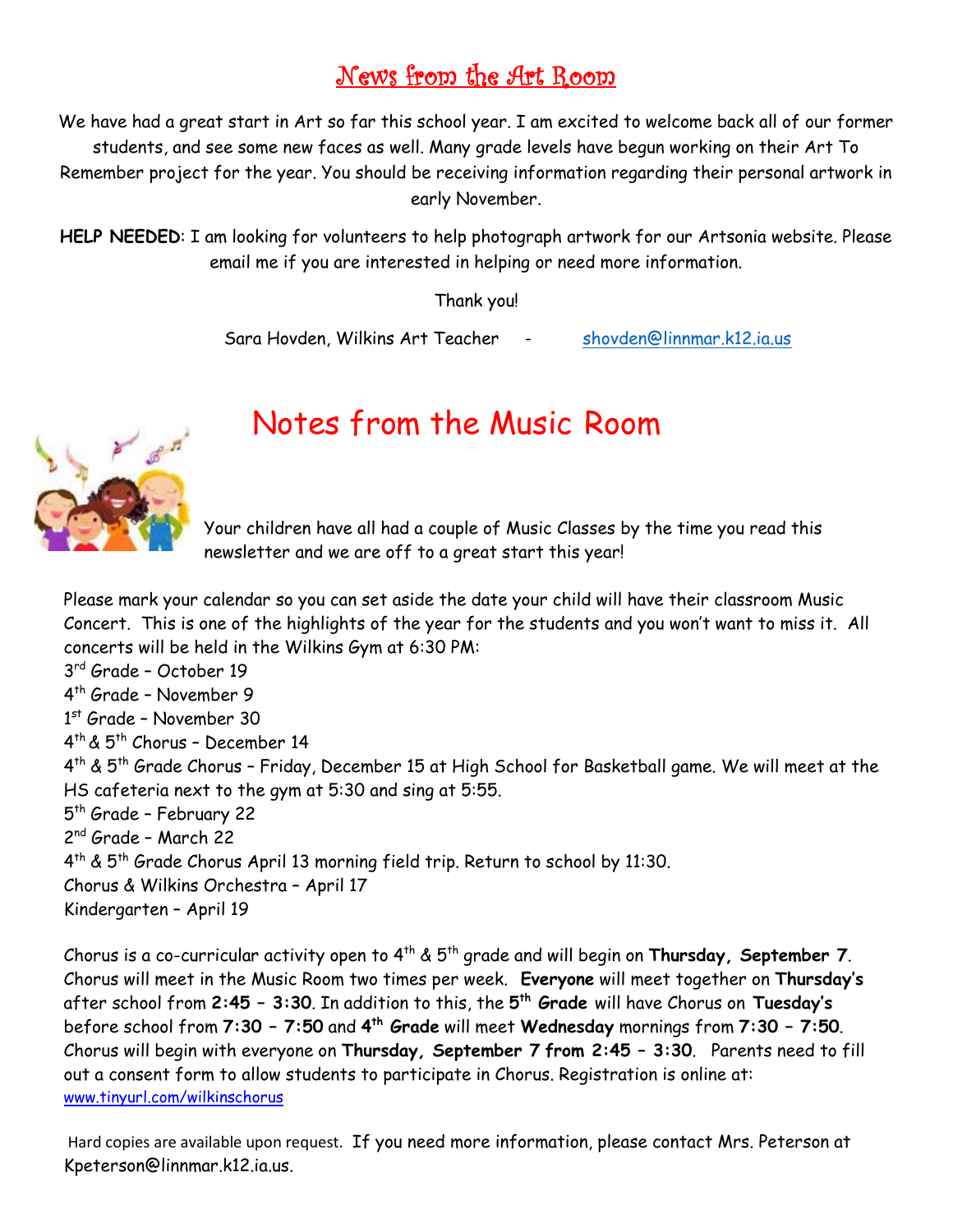The 3<sup>rd</sup> grade will have the first Wilkins Music concert of the year on Thursday, October19 at 6:30 in the gym. They will be presenting a musical called, "The Phantom of the Music Room". Please mark your calendar to attend our first concert of the year.

If you have any questions or concerns about what is going on in Music, please don't hesitate to contact me, Kris Peterson The best way is through school e-mail at [Kpeterson@linnmar.k12.ia.us.](mailto:Kpeterson@linnmar.k12.ia.us)

I'm looking forward to having a great school year making music with your child!



 If you haven't paid school fees yet, please send it with your child to school. Place it into an envelope and mark "registration fees" on the outside of the envelope. Fees are \$50.00 per child. If your child qualified for reduced meals, the cost is \$25.00. In September if you have not paid your school fees, you will be sent a notice from the district.

*Thank you for your help in this matter!*

# *Don't Forget!*

*Meet and Greet for New Volunteers Thursday, September 21 at 9:00 am in the Wilkin's cafeteria. We hope to see many new faces.* 



America Reads is a national challenge to improve literacy in elementary school age children. America Reads day at Linn-Mar will be hosted on Thursday, October 19, 2017. This special day invites our community into our schools to read, and to be involved in our schools.

A big **"Thank You!"** to the Wilkins parents who helped with the Staff breakfast, by donating a food item(s). Our Welcome Back to School Staff Breakfast was a huge success! I heard many, "thank you's" and "everything was delicious" from the Staff members. Watch for posts on the Wilkins Elementary Facebook Page for upcoming Staff Appreciation events. If you're not following the Facebook page, please do so! It's a simple way for me to communicate with all of the Wilkins Parents. Thank you! Tammy E./PTO Staff Appreciation